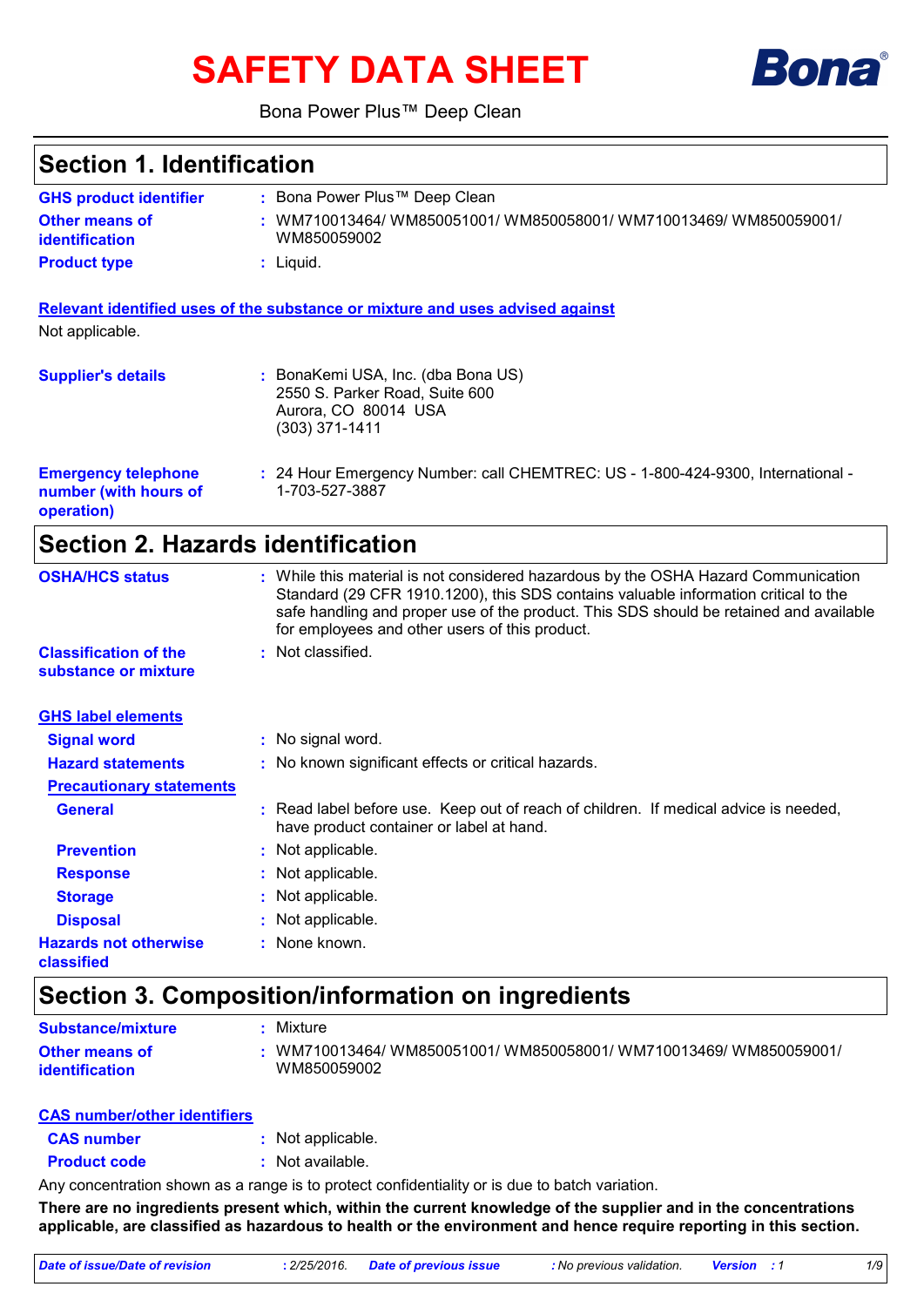# **Section 3. Composition/information on ingredients**

**Occupational exposure limits, if available, are listed in Section 8.**

# **Section 4. First aid measures**

# **Description of necessary first aid measures**

| <b>Eye contact</b>  | : Immediately flush eyes with plenty of water, occasionally lifting the upper and lower<br>eyelids. Check for and remove any contact lenses. Get medical attention if irritation<br>occurs.                                                                                                                                                            |
|---------------------|--------------------------------------------------------------------------------------------------------------------------------------------------------------------------------------------------------------------------------------------------------------------------------------------------------------------------------------------------------|
| <b>Inhalation</b>   | : Remove victim to fresh air and keep at rest in a position comfortable for breathing. Get<br>medical attention if symptoms occur.                                                                                                                                                                                                                     |
| <b>Skin contact</b> | : Flush contaminated skin with plenty of water. Remove contaminated clothing and<br>shoes. Get medical attention if symptoms occur.                                                                                                                                                                                                                    |
| <b>Ingestion</b>    | : Wash out mouth with water. Remove victim to fresh air and keep at rest in a position<br>comfortable for breathing. If material has been swallowed and the exposed person is<br>conscious, give small quantities of water to drink. Do not induce vomiting unless<br>directed to do so by medical personnel. Get medical attention if symptoms occur. |

### **Most important symptoms/effects, acute and delayed**

| <b>Potential acute health effects</b> |                                                                                      |
|---------------------------------------|--------------------------------------------------------------------------------------|
| <b>Eye contact</b>                    | : No known significant effects or critical hazards.                                  |
| <b>Inhalation</b>                     | : No known significant effects or critical hazards.                                  |
| <b>Skin contact</b>                   | : No known significant effects or critical hazards.                                  |
| Ingestion                             | : No known significant effects or critical hazards.                                  |
| <b>Over-exposure signs/symptoms</b>   |                                                                                      |
| <b>Eve contact</b>                    | : No specific data.                                                                  |
| <b>Inhalation</b>                     | : No specific data.                                                                  |
| <b>Skin contact</b>                   | : No specific data.                                                                  |
| <b>Ingestion</b>                      | : No specific data.                                                                  |
|                                       |                                                                                      |
|                                       | Indication of immediate medical attention and special treatment needed, if necessary |

| <b>Notes to physician</b>         | : Treat symptomatically. Contact poison treatment specialist immediately if large<br>quantities have been ingested or inhaled. |  |
|-----------------------------------|--------------------------------------------------------------------------------------------------------------------------------|--|
| <b>Specific treatments</b>        | : No specific treatment.                                                                                                       |  |
| <b>Protection of first-aiders</b> | : No action shall be taken involving any personal risk or without suitable training.                                           |  |

# **See toxicological information (Section 11)**

# **Section 5. Fire-fighting measures**

| <b>Extinguishing media</b>                             |                                                                                                                                                                                                     |
|--------------------------------------------------------|-----------------------------------------------------------------------------------------------------------------------------------------------------------------------------------------------------|
| <b>Suitable extinguishing</b><br>media                 | : Use an extinguishing agent suitable for the surrounding fire.                                                                                                                                     |
| Unsuitable extinguishing<br>media                      | $:$ None known.                                                                                                                                                                                     |
| <b>Specific hazards arising</b><br>from the chemical   | : In a fire or if heated, a pressure increase will occur and the container may burst.                                                                                                               |
| <b>Hazardous thermal</b><br>decomposition products     | : No specific data.                                                                                                                                                                                 |
| <b>Special protective actions</b><br>for fire-fighters | : Promptly isolate the scene by removing all persons from the vicinity of the incident if<br>there is a fire. No action shall be taken involving any personal risk or without suitable<br>training. |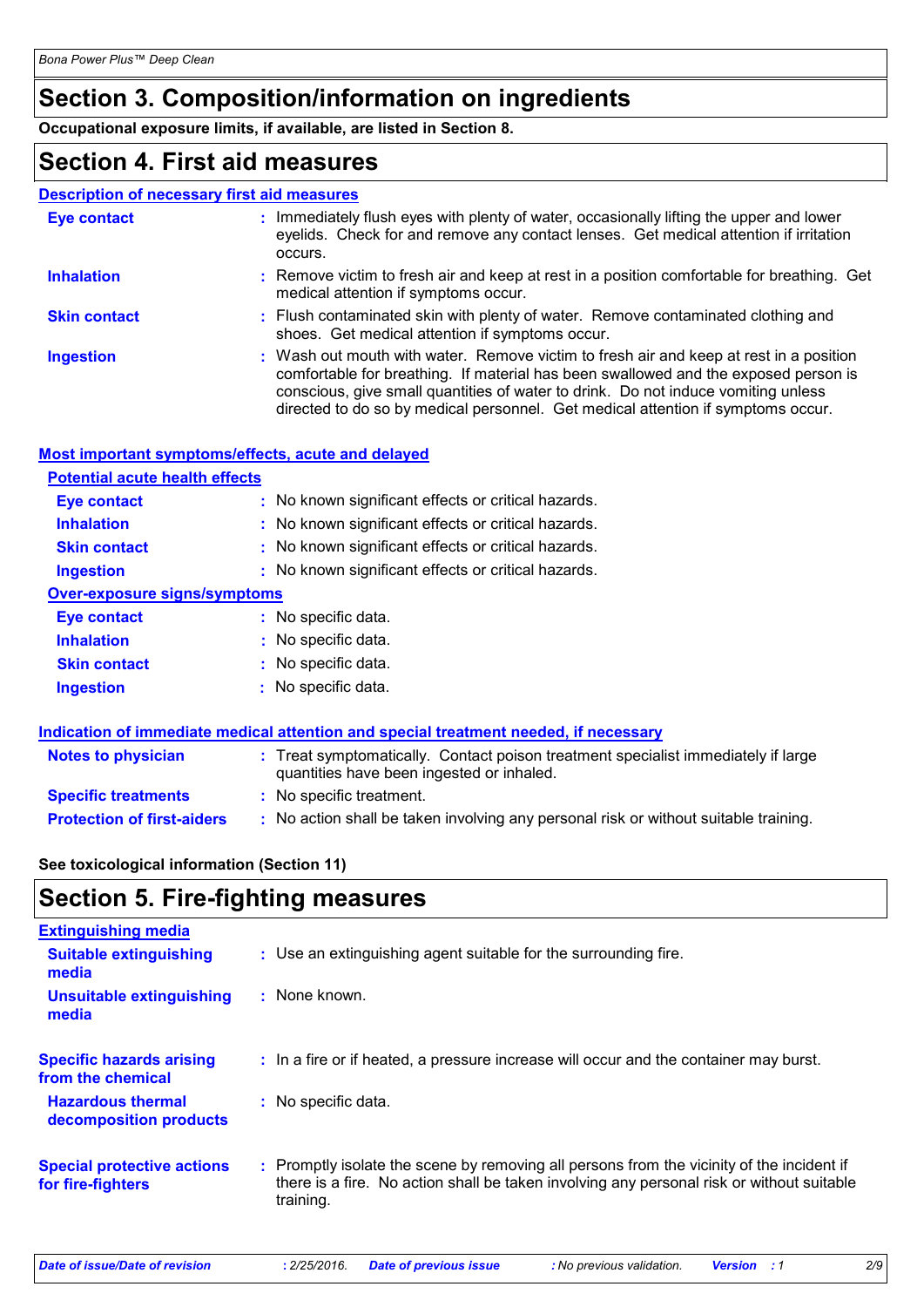# **Section 5. Fire-fighting measures**

| <b>Special protective</b>   | : Fire-fighters should wear appropriate protective equipment and self-contained breathing |
|-----------------------------|-------------------------------------------------------------------------------------------|
| equipment for fire-fighters | apparatus (SCBA) with a full face-piece operated in positive pressure mode.               |

# **Section 6. Accidental release measures**

|                                                       | <b>Personal precautions, protective equipment and emergency procedures</b>                                                                                                                                                                                                                               |
|-------------------------------------------------------|----------------------------------------------------------------------------------------------------------------------------------------------------------------------------------------------------------------------------------------------------------------------------------------------------------|
| For non-emergency<br>personnel                        | : No action shall be taken involving any personal risk or without suitable training.<br>Evacuate surrounding areas. Keep unnecessary and unprotected personnel from<br>entering. Do not touch or walk through spilled material. Put on appropriate personal<br>protective equipment.                     |
|                                                       | For emergency responders : If specialised clothing is required to deal with the spillage, take note of any information<br>in Section 8 on suitable and unsuitable materials. See also the information in "For non-<br>emergency personnel".                                                              |
| <b>Environmental precautions</b>                      | : Avoid dispersal of spilled material and runoff and contact with soil, waterways, drains<br>and sewers. Inform the relevant authorities if the product has caused environmental<br>pollution (sewers, waterways, soil or air).                                                                          |
| Methods and materials for containment and cleaning up |                                                                                                                                                                                                                                                                                                          |
| <b>Small spill</b>                                    | : Stop leak if without risk. Move containers from spill area. Dilute with water and mop up<br>if water-soluble. Alternatively, or if water-insoluble, absorb with an inert dry material and<br>place in an appropriate waste disposal container. Dispose of via a licensed waste<br>disposal contractor. |
| <b>Large spill</b>                                    | : Stop leak if without risk. Move containers from spill area. Prevent entry into sewers,<br>water courses, basements or confined areas. Wash spillages into an effluent treatment<br>plant or proceed as follows. Contain and collect spillage with non-combustible,                                     |

# **Section 7. Handling and storage**

# **Precautions for safe handling**

| <b>Protective measures</b>                                                       | : Put on appropriate personal protective equipment (see Section 8).                                                                                                                                                                                                                                                                                                                                                                                                                                         |
|----------------------------------------------------------------------------------|-------------------------------------------------------------------------------------------------------------------------------------------------------------------------------------------------------------------------------------------------------------------------------------------------------------------------------------------------------------------------------------------------------------------------------------------------------------------------------------------------------------|
| <b>Advice on general</b><br>occupational hygiene                                 | : Eating, drinking and smoking should be prohibited in areas where this material is<br>handled, stored and processed. Workers should wash hands and face before eating,<br>drinking and smoking. Remove contaminated clothing and protective equipment before<br>entering eating areas. See also Section 8 for additional information on hygiene<br>measures.                                                                                                                                               |
| <b>Conditions for safe storage,</b><br>including any<br><b>incompatibilities</b> | Store in accordance with local regulations. Store in original container protected from<br>direct sunlight in a dry, cool and well-ventilated area, away from incompatible materials<br>(see Section 10) and food and drink. Keep container tightly closed and sealed until<br>ready for use. Containers that have been opened must be carefully resealed and kept<br>upright to prevent leakage. Do not store in unlabeled containers. Use appropriate<br>containment to avoid environmental contamination. |

information and Section 13 for waste disposal.

# **Section 8. Exposure controls/personal protection**

#### **Control parameters**

**Occupational exposure limits**

None.

#### **Appropriate engineering controls**

**:** Good general ventilation should be sufficient to control worker exposure to airborne contaminants.

absorbent material e.g. sand, earth, vermiculite or diatomaceous earth and place in container for disposal according to local regulations (see Section 13). Dispose of via a licensed waste disposal contractor. Note: see Section 1 for emergency contact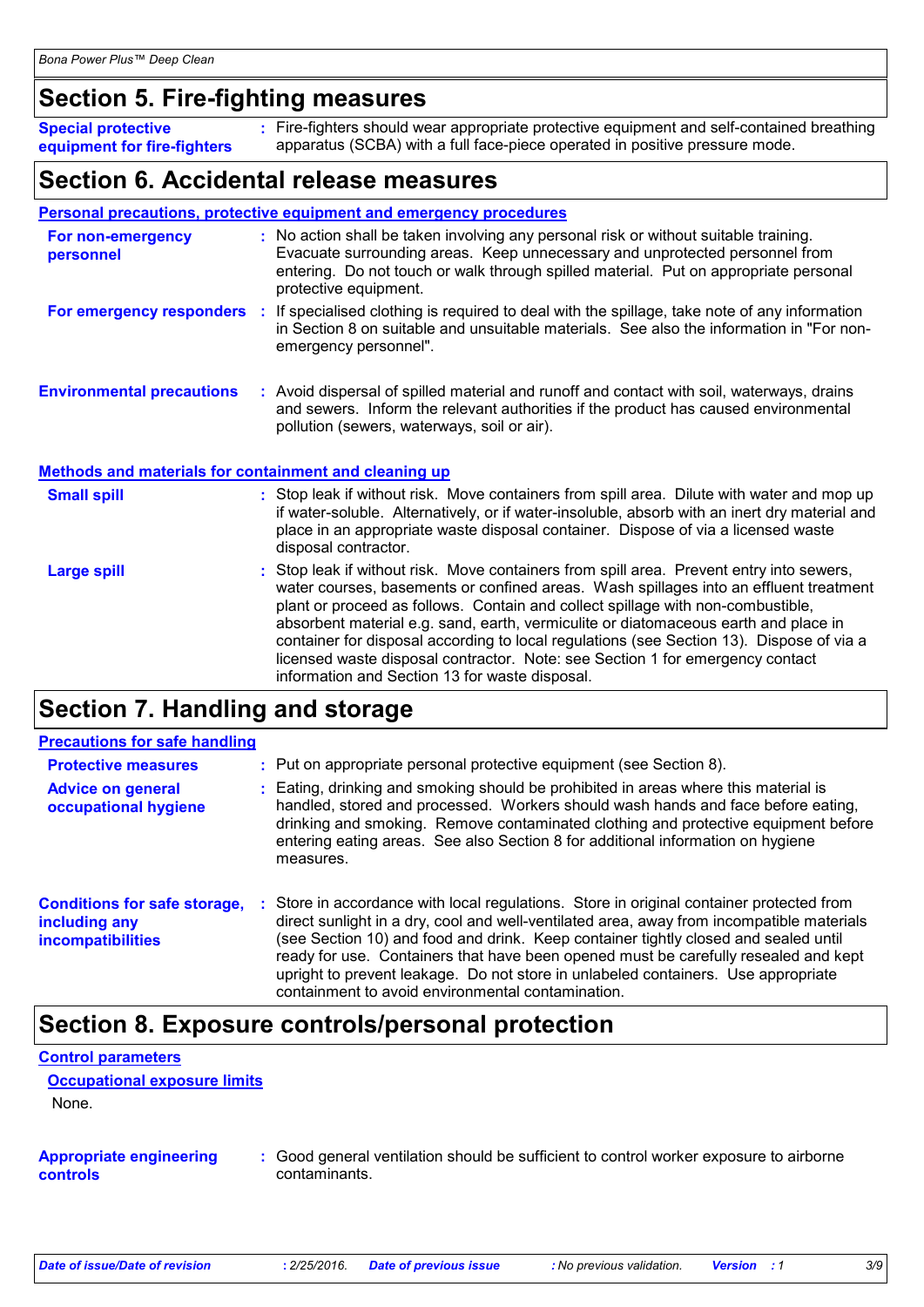# **Section 8. Exposure controls/personal protection**

| <b>Environmental exposure</b><br><b>controls</b> | : Emissions from ventilation or work process equipment should be checked to ensure<br>they comply with the requirements of environmental protection legislation. In some<br>cases, fume scrubbers, filters or engineering modifications to the process equipment<br>will be necessary to reduce emissions to acceptable levels.                                                                   |
|--------------------------------------------------|---------------------------------------------------------------------------------------------------------------------------------------------------------------------------------------------------------------------------------------------------------------------------------------------------------------------------------------------------------------------------------------------------|
| <b>Individual protection measures</b>            |                                                                                                                                                                                                                                                                                                                                                                                                   |
| <b>Hygiene measures</b>                          | : Wash hands, forearms and face thoroughly after handling chemical products, before<br>eating, smoking and using the lavatory and at the end of the working period.<br>Appropriate techniques should be used to remove potentially contaminated clothing.<br>Wash contaminated clothing before reusing. Ensure that eyewash stations and safety<br>showers are close to the workstation location. |
| <b>Eye/face protection</b>                       | : Safety eyewear complying with an approved standard should be used when a risk<br>assessment indicates this is necessary to avoid exposure to liquid splashes, mists,<br>gases or dusts. If contact is possible, the following protection should be worn, unless<br>the assessment indicates a higher degree of protection: safety glasses with side-<br>shields.                                |
| <b>Skin protection</b>                           |                                                                                                                                                                                                                                                                                                                                                                                                   |
| <b>Hand protection</b>                           | : Chemical-resistant, impervious gloves complying with an approved standard should be<br>worn at all times when handling chemical products if a risk assessment indicates this is<br>necessary.                                                                                                                                                                                                   |
| <b>Body protection</b>                           | : Personal protective equipment for the body should be selected based on the task being<br>performed and the risks involved and should be approved by a specialist before<br>handling this product.                                                                                                                                                                                               |
| <b>Other skin protection</b>                     | : Appropriate footwear and any additional skin protection measures should be selected<br>based on the task being performed and the risks involved and should be approved by a<br>specialist before handling this product.                                                                                                                                                                         |
| <b>Respiratory protection</b>                    | : Use a properly fitted, air-purifying or air-fed respirator complying with an approved<br>standard if a risk assessment indicates this is necessary. Respirator selection must be<br>based on known or anticipated exposure levels, the hazards of the product and the safe<br>working limits of the selected respirator.                                                                        |

# **Section 9. Physical and chemical properties**

| <b>Appearance</b>                                 |                                      |
|---------------------------------------------------|--------------------------------------|
| <b>Physical state</b>                             | $:$ Liquid.                          |
| <b>Color</b>                                      |                                      |
| Odor                                              | : Mild.                              |
| <b>Odor threshold</b>                             | : Not available.                     |
| pH                                                | $\frac{1}{2}$ 5                      |
| <b>Melting point</b>                              | : $0^{\circ}$ C (32 $^{\circ}$ F)    |
| <b>Boiling point</b>                              | : $100^{\circ}$ C (212 $^{\circ}$ F) |
| <b>Flash point</b>                                | : Not applicable.                    |
| <b>Evaporation rate</b>                           | : Not available.                     |
| <b>Flammability (solid, gas)</b>                  | : Not available.                     |
| Lower and upper explosive<br>(flammable) limits   | : Not available.                     |
| <b>Vapor pressure</b>                             | $:$ Not available.                   |
| <b>Vapor density</b>                              | : Not available.                     |
| <b>Relative density</b>                           | $\div$ 1                             |
| <b>Solubility</b>                                 | : Not available.                     |
| <b>Partition coefficient: n-</b><br>octanol/water | : Not available.                     |
| <b>Auto-ignition temperature</b>                  | $:$ Not available.                   |
| <b>Decomposition temperature</b>                  | $:$ Not available.                   |
| <b>Viscosity</b>                                  | : Not available.                     |

*Date of issue/Date of revision* **:** *2/25/2016. Date of previous issue : No previous validation. Version : 1 4/9*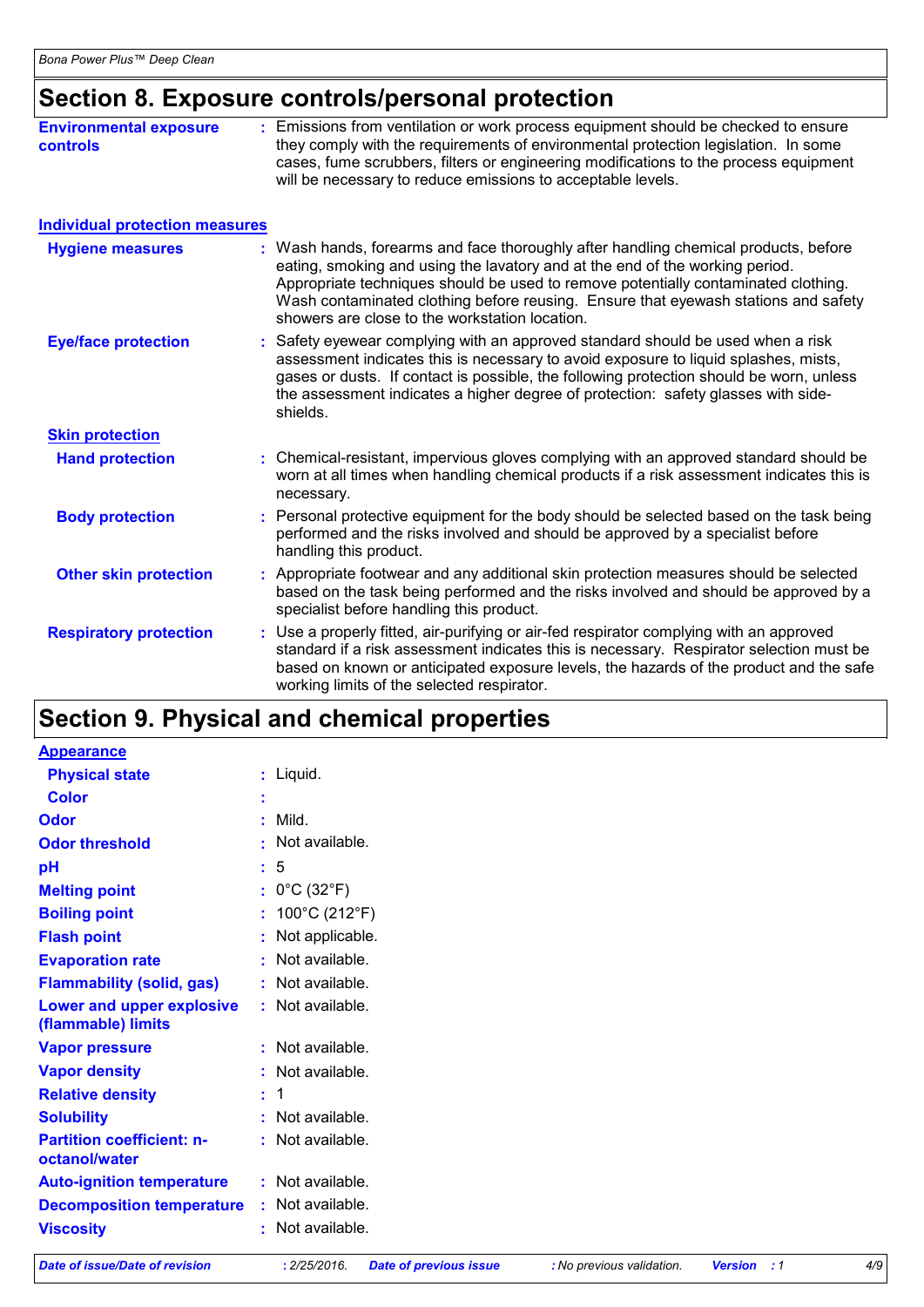# **Section 9. Physical and chemical properties**

**Volatility :**

# **Section 10. Stability and reactivity**

| <b>Hazardous decomposition</b><br>products          | : Under normal conditions of storage and use, hazardous decomposition products should<br>not be produced. |
|-----------------------------------------------------|-----------------------------------------------------------------------------------------------------------|
| <b>Incompatible materials</b>                       | : No specific data.                                                                                       |
| <b>Conditions to avoid</b>                          | : No specific data.                                                                                       |
| <b>Possibility of hazardous</b><br><b>reactions</b> | : Under normal conditions of storage and use, hazardous reactions will not occur.                         |
| <b>Chemical stability</b>                           | : The product is stable.                                                                                  |
| <b>Reactivity</b>                                   | : No specific test data related to reactivity available for this product or its ingredients.              |

# **Section 11. Toxicological information**

#### **Information on toxicological effects**

#### **Acute toxicity**

Not available.

# **Irritation/Corrosion**

Not available.

**Sensitization**

Not available.

# **Mutagenicity**

Not available.

#### **Carcinogenicity**

Not available.

#### **Reproductive toxicity**

Not available.

# **Teratogenicity**

Not available.

# **Specific target organ toxicity (single exposure)**

Not available.

#### **Specific target organ toxicity (repeated exposure)** Not available.

# **Aspiration hazard**

Not available.

#### **Information on the likely routes of exposure :** Not available.

| Potential acute health effects |  |  |
|--------------------------------|--|--|
|                                |  |  |

| : No known significant effects or critical hazards.<br><b>Eye contact</b> |
|---------------------------------------------------------------------------|
|---------------------------------------------------------------------------|

**Inhalation :** No known significant effects or critical hazards. **Skin contact :** No known significant effects or critical hazards.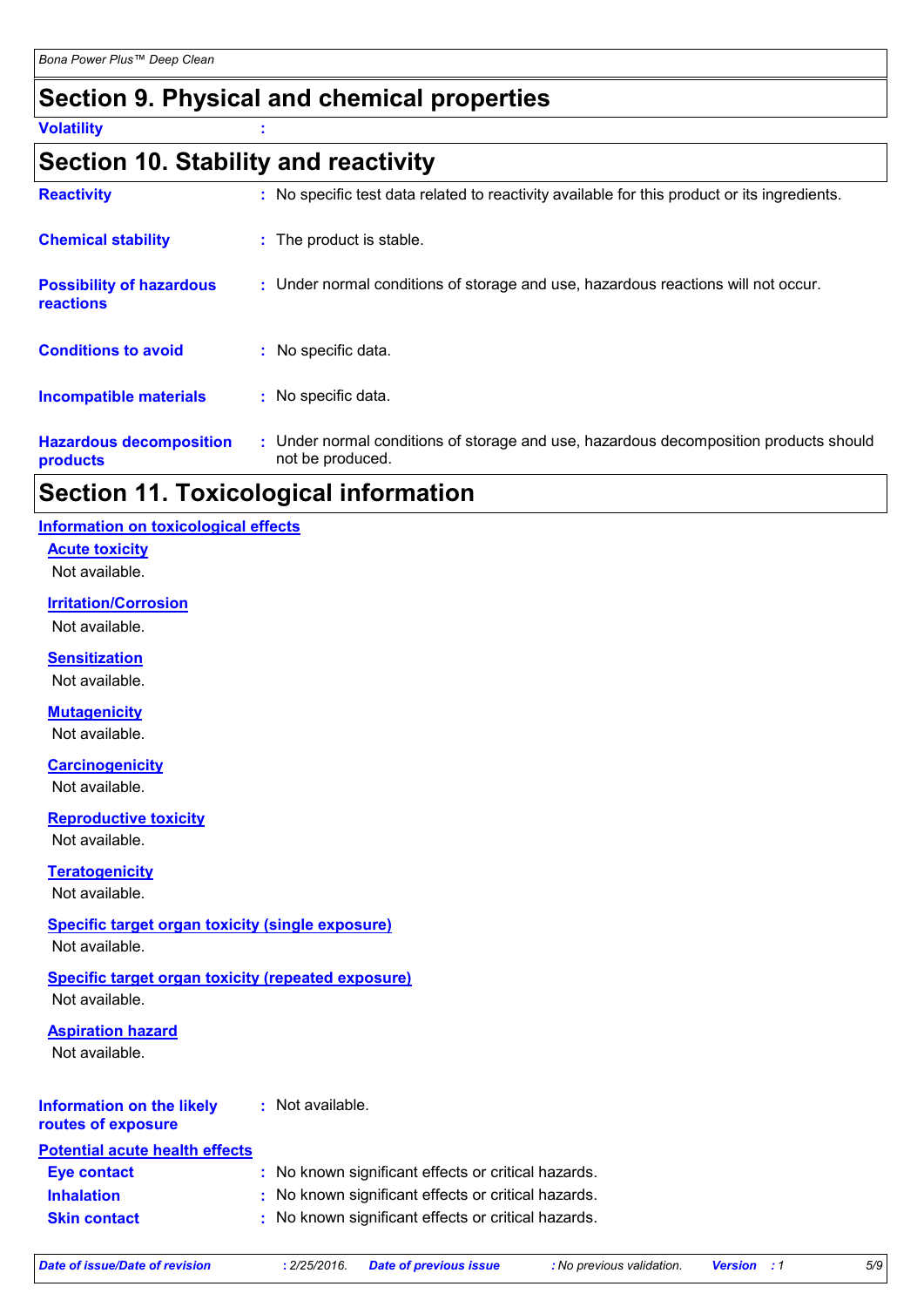# **Section 11. Toxicological information**

**Ingestion :** No known significant effects or critical hazards.

|                     | Symptoms related to the physical, chemical and toxicological characteristics |
|---------------------|------------------------------------------------------------------------------|
| Eye contact         | : No specific data.                                                          |
| <b>Inhalation</b>   | : No specific data.                                                          |
| <b>Skin contact</b> | : No specific data.                                                          |
| <b>Ingestion</b>    | : No specific data.                                                          |
|                     |                                                                              |

|                                                   | Delayed and immediate effects and also chronic effects from short and long term exposure |
|---------------------------------------------------|------------------------------------------------------------------------------------------|
| <b>Short term exposure</b>                        |                                                                                          |
| <b>Potential immediate</b><br>effects             | $:$ Not available.                                                                       |
| <b>Potential delayed effects : Not available.</b> |                                                                                          |
| Long term exposure                                |                                                                                          |
| <b>Potential immediate</b><br><b>effects</b>      | $:$ Not available.                                                                       |
| <b>Potential delayed effects : Not available.</b> |                                                                                          |
| <b>Potential chronic health effects</b>           |                                                                                          |
| Not available.                                    |                                                                                          |
| <b>General</b>                                    | : No known significant effects or critical hazards.                                      |
| <b>Carcinogenicity</b>                            | : No known significant effects or critical hazards.                                      |
| <b>Mutagenicity</b>                               | : No known significant effects or critical hazards.                                      |
| <b>Teratogenicity</b>                             | : No known significant effects or critical hazards.                                      |
| <b>Developmental effects</b>                      | : No known significant effects or critical hazards.                                      |
| <b>Fertility effects</b>                          | : No known significant effects or critical hazards.                                      |

#### **Numerical measures of toxicity**

Not available. **Acute toxicity estimates**

# **Section 12. Ecological information**

#### **Toxicity**

Not available.

#### **Persistence and degradability**

Not available.

# **Bioaccumulative potential**

Not available.

#### **Mobility in soil**

| <b>Soil/water partition</b>    | : Not available. |
|--------------------------------|------------------|
| coefficient (K <sub>oc</sub> ) |                  |

**Other adverse effects :** No known significant effects or critical hazards.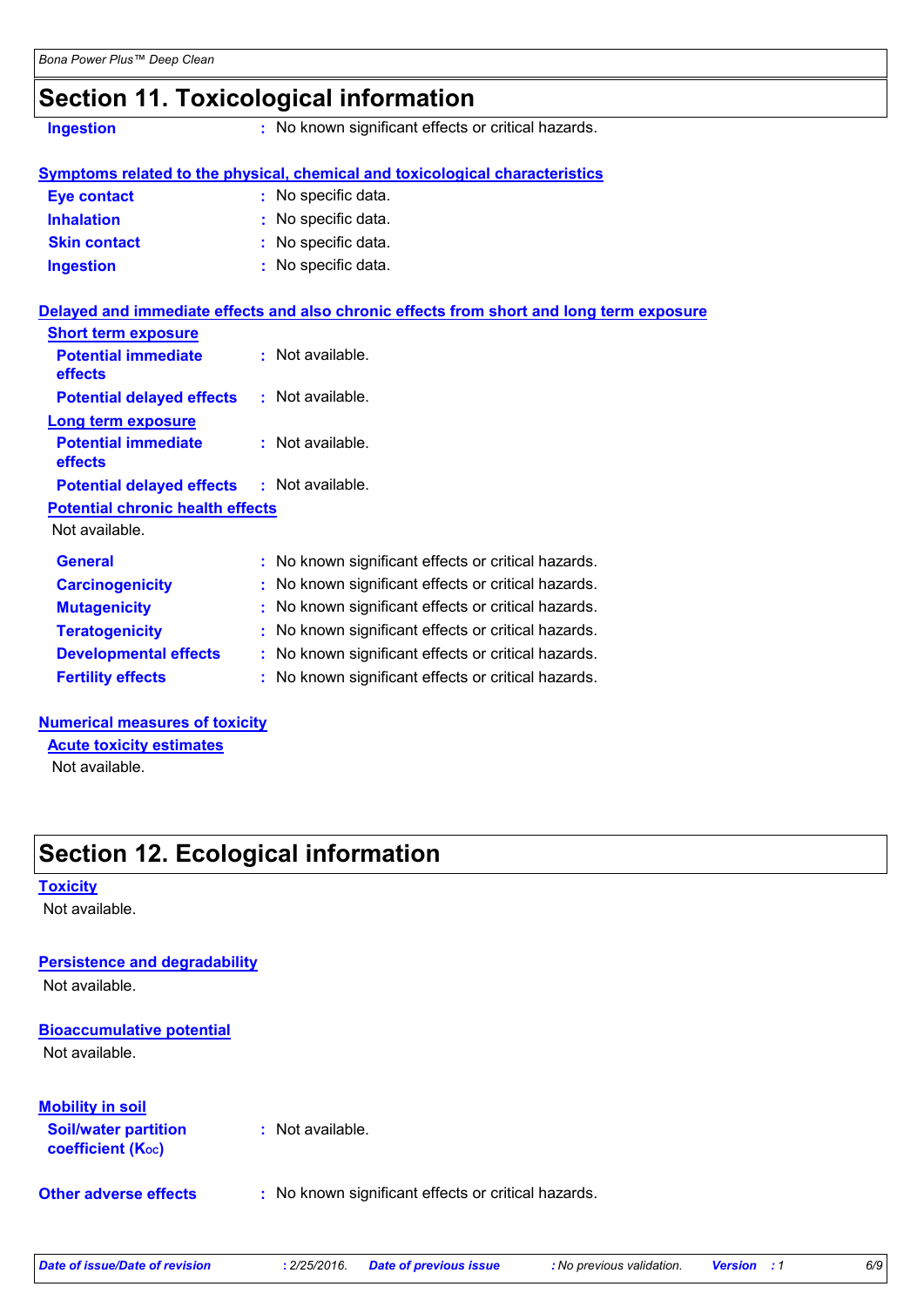# **Section 13. Disposal considerations**

**Disposal methods :**

The generation of waste should be avoided or minimized wherever possible. Disposal of this product, solutions and any by-products should at all times comply with the requirements of environmental protection and waste disposal legislation and any regional local authority requirements. Dispose of surplus and non-recyclable products via a licensed waste disposal contractor. Waste should not be disposed of untreated to the sewer unless fully compliant with the requirements of all authorities with jurisdiction. Waste packaging should be recycled. Incineration or landfill should only be considered when recycling is not feasible. This material and its container must be disposed of in a safe way. Empty containers or liners may retain some product residues. Avoid dispersal of spilled material and runoff and contact with soil, waterways, drains and sewers.

# **Section 14. Transport information**

|                                      | <b>DOT</b><br><b>Classification</b> | <b>TDG</b><br><b>Classification</b> | <b>Mexico</b><br><b>Classification</b> | <b>ADR/RID</b> | <b>IMDG</b>    | <b>IATA</b>              |
|--------------------------------------|-------------------------------------|-------------------------------------|----------------------------------------|----------------|----------------|--------------------------|
| <b>UN number</b>                     | Not regulated.                      | Not regulated.                      | Not regulated.                         | Not regulated. | Not regulated. | Not regulated.           |
| <b>UN proper</b><br>shipping name    |                                     |                                     |                                        |                |                |                          |
| <b>Transport</b><br>hazard class(es) |                                     |                                     |                                        |                |                | $\overline{\phantom{0}}$ |
| <b>Packing group</b>                 |                                     |                                     |                                        |                | -              |                          |
| <b>Environmental</b><br>hazards      | No.                                 | No.                                 | No.                                    | No.            | No.            | No.                      |
| <b>Additional</b><br>information     |                                     |                                     |                                        |                |                |                          |

**Special precautions for user** : Transport within user's premises: always transport in closed containers that are upright and secure. Ensure that persons transporting the product know what to do in the event of an accident or spillage.

**Transport in bulk according :** Not available. **to Annex II of MARPOL 73/78 and the IBC Code**

# **Section 15. Regulatory information**

| <b>U.S. Federal regulations</b>                                                   | $: TSCA 8(a) PAIR: (2-methoxymethylethoxy) propanol$<br>TSCA 8(a) CDR Exempt/Partial exemption: Not determined<br>All components are listed or exempted. |  |
|-----------------------------------------------------------------------------------|----------------------------------------------------------------------------------------------------------------------------------------------------------|--|
| <b>Clean Air Act Section 112</b><br>(b) Hazardous Air<br><b>Pollutants (HAPS)</b> | : Not listed                                                                                                                                             |  |
| <b>Clean Air Act Section 602</b><br><b>Class I Substances</b>                     | : Not listed                                                                                                                                             |  |
| <b>Clean Air Act Section 602</b><br><b>Class II Substances</b>                    | : Not listed                                                                                                                                             |  |
| <b>DEA List I Chemicals</b><br><b>(Precursor Chemicals)</b>                       | : Not listed                                                                                                                                             |  |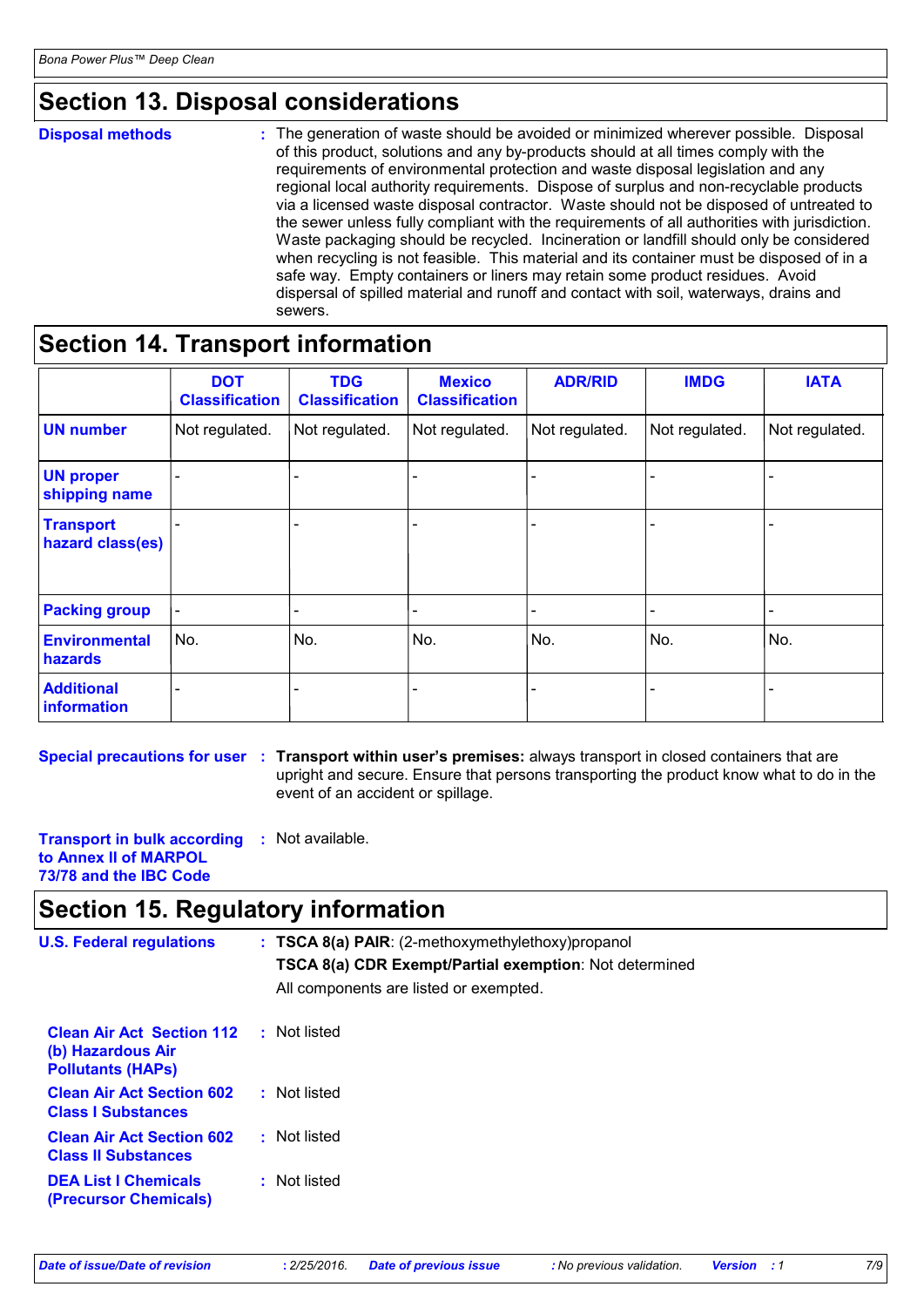# **Section 15. Regulatory information**

**DEA List II Chemicals (Essential Chemicals) :** Not listed

#### **SARA 302/304**

#### **Composition/information on ingredients**

|                                   |                                                       |            | <b>SARA 302 TPQ</b> |           | <b>SARA 304 RQ</b> |           |
|-----------------------------------|-------------------------------------------------------|------------|---------------------|-----------|--------------------|-----------|
| <b>Name</b>                       | $\frac{9}{6}$                                         | <b>EHS</b> | (lbs)               | (gallons) | (lbs)              | (gallons) |
| hydrogen peroxide                 | $\geq 0.3 - 1$                                        | Yes.       | 1000                | 106.1     | 1000               | 106.1     |
| <b>SARA 304 RQ</b><br>ADA AJJIAJA | : 101677.7 lbs / 46161.7 kg [12194.6 gal / 46161.7 L] |            |                     |           |                    |           |

### **SARA 311/312**

**Classification :** Not applicable.

#### **Composition/information on ingredients**

No products were found.

# **State regulations**

| <b>Massachusetts</b> | : None of the components are listed. |
|----------------------|--------------------------------------|
| <b>New York</b>      | : None of the components are listed. |
| <b>New Jersey</b>    | : None of the components are listed. |

**Pennsylvania** : None of the components are listed.

### **California Prop. 65**

This product does not contain any chemicals known to State of California to cause cancer, birth defects, or any other reproductive harm.

#### **International regulations**

**Chemical Weapon Convention List Schedules I, II & III Chemicals** Not listed.

#### **International lists**

# **National inventory**

| <b>Australia</b>         | : Not determined.                        |
|--------------------------|------------------------------------------|
| <b>Canada</b>            | : All components are listed or exempted. |
| <b>China</b>             | : Not determined.                        |
| <b>Europe</b>            | : Not determined.                        |
| <b>Japan</b>             | : Not determined.                        |
| <b>Malaysia</b>          | : Not determined.                        |
| <b>New Zealand</b>       | : Not determined.                        |
| <b>Philippines</b>       | : Not determined.                        |
| <b>Republic of Korea</b> | : Not determined.                        |
| <b>Taiwan</b>            | : Not determined.                        |
|                          |                                          |

# **Section 16. Other information**

#### **Hazardous Material Information System (U.S.A.)**



**Caution: HMIS® ratings are based on a 0-4 rating scale, with 0 representing minimal hazards or risks, and 4 representing significant hazards or risks Although HMIS® ratings are not required on SDSs under 29 CFR 1910. 1200, the preparer may choose to provide them. HMIS® ratings are to be used with a fully implemented HMIS® program. HMIS® is a registered mark of the National Paint & Coatings Association (NPCA). HMIS® materials may be purchased exclusively from J. J. Keller (800) 327-6868.**